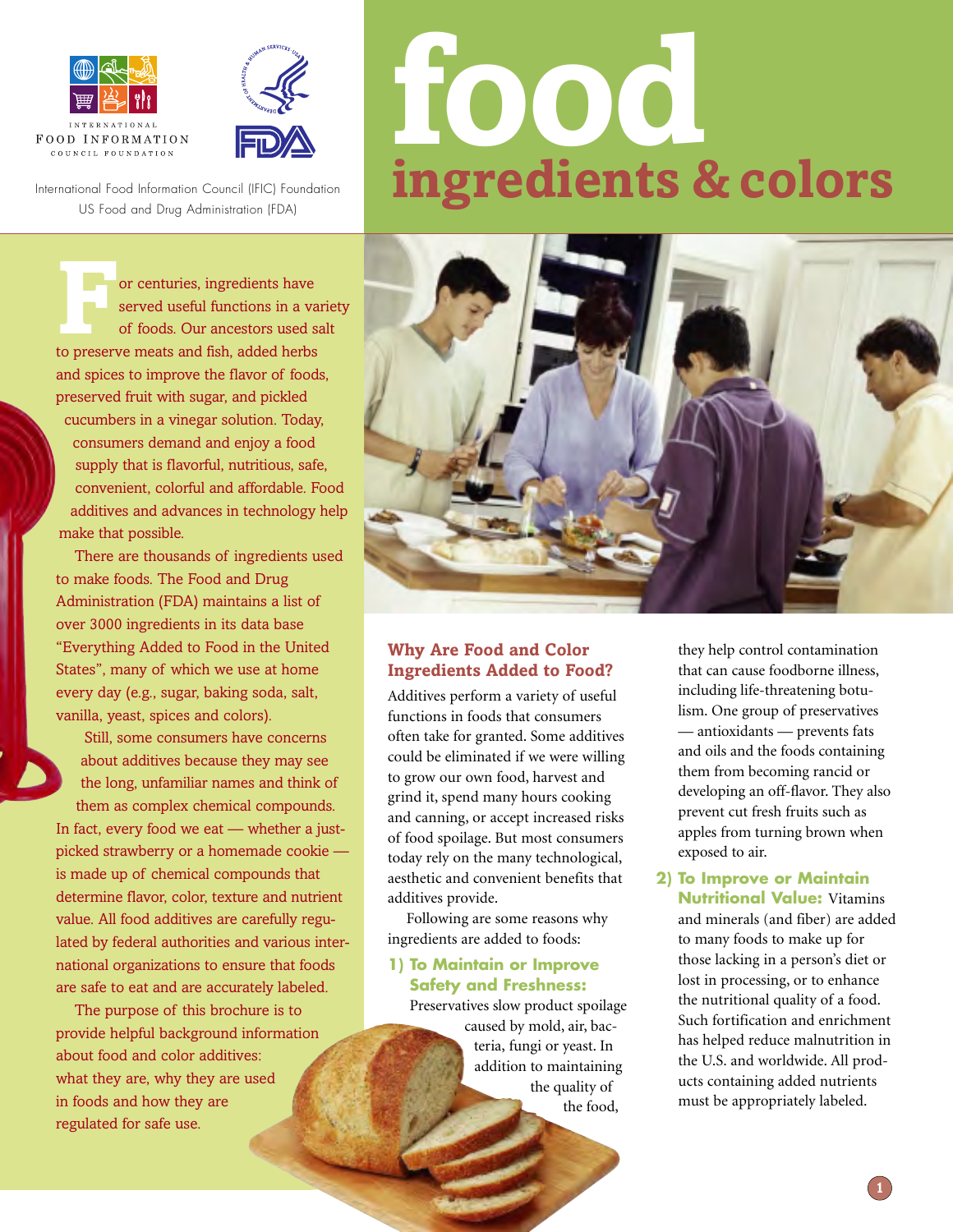# **Types of Food Ingredients**

**The following summary lists the types of common food ingredients, why they are used, and some examples of the names that can be found on product labels. Some additives are used for more than one purpose.**

| <b>Types of Ingredients</b>                                            | <b>What They Do</b>                                                                                                                                                                                                                   | <b>Examples of Uses</b>                                                                                                                          |
|------------------------------------------------------------------------|---------------------------------------------------------------------------------------------------------------------------------------------------------------------------------------------------------------------------------------|--------------------------------------------------------------------------------------------------------------------------------------------------|
| <b>Preservatives</b>                                                   | Prevent food spoilage from bacteria, molds, fungi, or yeast<br>(antimicrobials); slow or prevent changes in color, flavor, or texture<br>and delay rancidity (antioxidants); maintain freshness                                       | Fruit sauces and jellies, beverages, baked goods, cured<br>meats, oils and margarines, cereals, dressings, snack<br>foods, fruits and vegetables |
| <b>Sweeteners</b>                                                      | Add sweetness with or without the extra calories                                                                                                                                                                                      | Beverages, baked goods, confections, table-top sugar,<br>substitutes, many processed foods                                                       |
| <b>Color Additives</b>                                                 | Offset color loss due to exposure to light, air, temperature extremes,<br>moisture and storage conditions; correct natural variations in color;<br>enhance colors that occur naturally; provide color to colorless and<br>"fun" foods | Many processed foods, (candies, snack foods, margarine,<br>cheese, soft drinks, jams/jellies, gelatins, pudding and pie<br>fillings)             |
| <b>Flavors and Spices</b>                                              | Add specific flavors (natural and synthetic)                                                                                                                                                                                          | Pudding and pie fillings, gelatin dessert mixes, cake<br>mixes, salad dressings, candies, soft drinks, ice cream,<br><b>BBQ</b> sauce            |
| <b>Flavor Enhancers</b>                                                | Enhance flavors already present in foods (without providing their own<br>separate flavor)                                                                                                                                             | Many processed foods                                                                                                                             |
| Fat Replacers (and components of<br>formulations used to replace fats) | Provide expected texture and a creamy "mouth-feel" in reduced-fat<br>foods                                                                                                                                                            | Baked goods, dressings, frozen desserts, confections, cake<br>and dessert mixes, dairy products                                                  |
| <b>Nutrients</b>                                                       | Replace vitamins and minerals lost in processing (enrichment), add<br>nutrients that may be lacking in the diet (fortification)                                                                                                       | Flour, breads, cereals, rice, macaroni, margarine, salt,<br>milk, fruit beverages, energy bars, instant breakfast<br>drinks                      |
| <b>Emulsifiers</b>                                                     | Allow smooth mixing of ingredients, prevent separation, keep<br>emulsified products stable, reduce stickiness, control crystallization,<br>keep ingredients dispersed, and to help products dissolve more easily                      | Salad dressings, peanut butter, chocolate, margarine,<br>frozen desserts                                                                         |
| <b>Stabilizers and Thickeners,</b><br><b>Binders, Texturizers</b>      | Produce uniform texture, improve "mouth-feel"                                                                                                                                                                                         | Frozen desserts, dairy products, cakes, pudding and<br>gelatin mixes, dressings, jams and jellies, sauces                                        |
| <b>Leavening Agents</b>                                                | Promote rising of baked goods                                                                                                                                                                                                         | <b>Breads and other baked goods</b>                                                                                                              |
| <b>Anti-caking agents</b>                                              | Keep powdered foods free-flowing, prevent moisture absorption                                                                                                                                                                         | Salt, baking powder, confectioner's sugar                                                                                                        |
| <b>Humectants</b>                                                      | <b>Retain moisture</b>                                                                                                                                                                                                                | Shredded coconut, marshmallows, soft candies, confections                                                                                        |
| <b>Yeast Nutrients</b>                                                 | Promote growth of yeast                                                                                                                                                                                                               | <b>Breads and other baked goods</b>                                                                                                              |
| <b>Dough Strengtheners and</b><br><b>Conditioners</b>                  | Produce more stable dough                                                                                                                                                                                                             | Breads and other baked goods                                                                                                                     |
| <b>Firming Agents</b>                                                  | Maintain crispness and firmness                                                                                                                                                                                                       | <b>Processed fruits and vegetables</b>                                                                                                           |
| <b>Enzyme Preparations</b>                                             | Modify proteins, polysaccharides and fats                                                                                                                                                                                             | Cheese, dairy products, meat                                                                                                                     |
| <b>Gases</b>                                                           | Serve as propellant, aerate, or create carbonation                                                                                                                                                                                    | Oil cooking spray, whipped cream, carbonated beverages                                                                                           |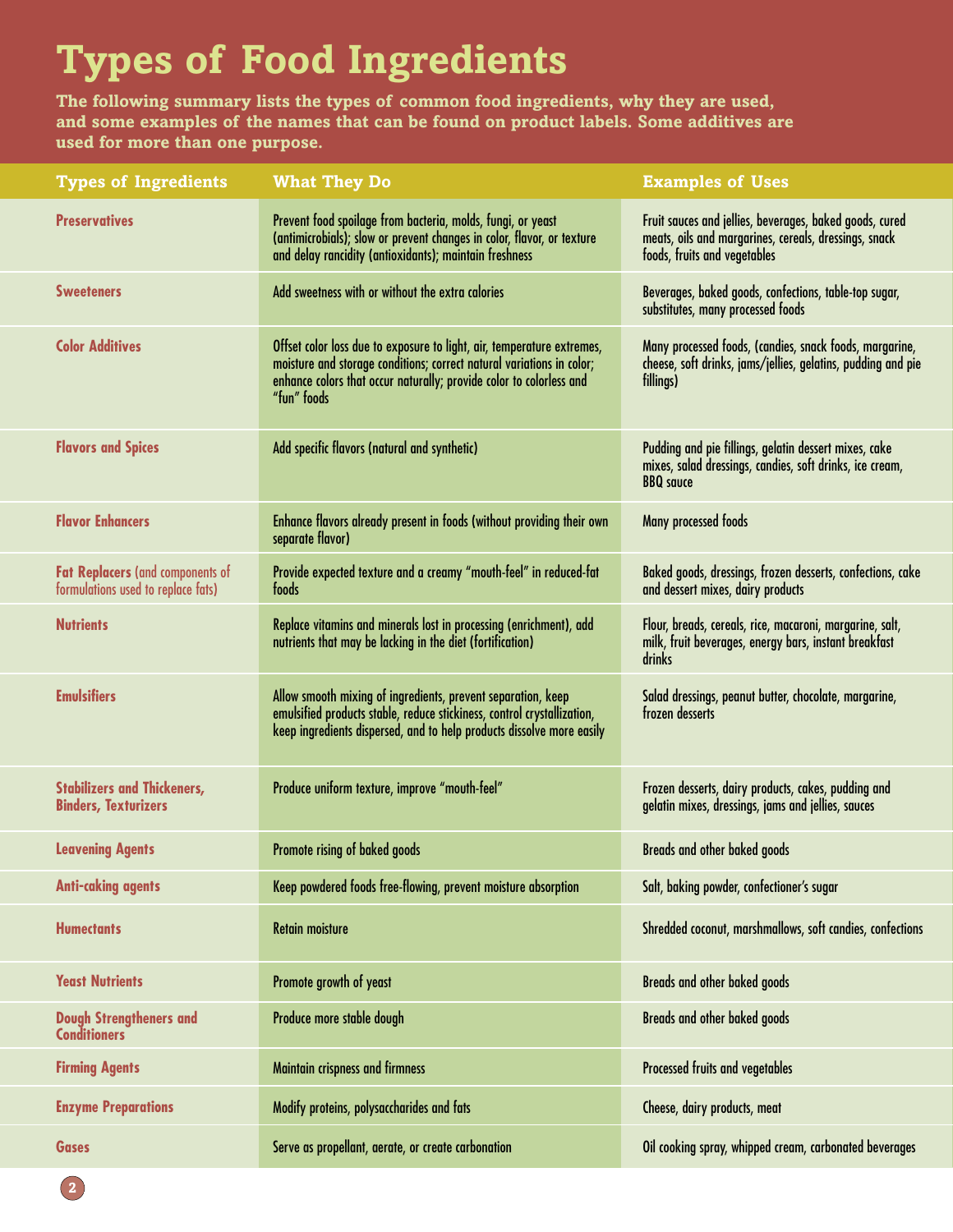#### **Names Found on Product Labels**

Ascorbic acid, citric acid, sodium benzoate, calcium propionate, sodium erythorbate, sodium nitrite, calcium sorbate, potassium sorbate, BHA, BHT, EDTA, tocopherols (Vitamin E)

Sucrose (sugar), glucose, fructose, sorbitol, mannitol, corn syrup, high fructose corn syrup, saccharin, aspartame, sucralose, acesulfame potassium (acesulfame-K), neotame

FD&C Blue Nos. 1 and 2, FD&C Green No. 3, FD&C Red Nos. 3 and 40, FD&C Yellow No. 5 (tartrazine) and No. 6, Orange B, Citrus Red No. 2, annatto extract, beta-carotene, grape skin extract, cochineal extract or carmine, paprika oleoresin, caramel color, fruit and vegetable juices, saffron (Note: Exempt color additives are not required to be declared by name on labels but may be declared simply as colorings or color added)

Natural flavoring, artificial flavor, and spices

Monosodium glutamate (MSG), hydrolyzed soy protein, autolyzed yeast extract, disodium guanylate or inosinate

Olestra, cellulose gel, carrageenan, polydextrose, modified food starch, microparticulated egg white protein, guar gum, xanthan gum, whey protein concentrate

Thiamine hydrochloride, riboflavin (Vitamin B2), niacin, niacinamide, folate or folic acid, beta carotene, potassium iodide, iron or ferrous sulfate, alpha tocopherols, ascorbic acid, Vitamin D, amino acids (L-tryptophan, L-lysine, L-leucine, L-methionine)

Soy lecithin, mono- and diglycerides, egg yolks, polysorbates, sorbitan monostearate measurement market approval requirement.

Gelatin, pectin, guar gum, carrageenan, xanthan gum, whey

Baking soda, monocalcium phosphate, calcium carbonate

Calcium silicate, iron ammonium citrate, silicon dioxide

Glycerin, sorbitol

Calcium sulfate, ammonium phosphate

Ammonium sulfate, azodicarbonamide, L-cysteine

Calcium chloride, calcium lactate

Enzymes, lactase, papain, rennet, chymosin

Carbon dioxide, nitrous oxide

# **3) Improve Taste, Texture and**

**Appearance:** Spices, natural and artificial flavors, and sweeteners are added to enhance the taste of food. Food colors maintain or improve appearance. Emulsifiers, stabilizers and thickeners give foods the texture and consistency consumers expect. Leavening agents allow baked goods to rise during baking. Some additives help control the acidity and alkalinity of foods, while other ingredients help maintain the taste and appeal of foods with reduced fat content.

# **What Is a Food Additive?**

In its broadest sense, a food additive is any substance added to food. Legally, the term refers to "any substance the intended use of which results or may reasonably be expected to result — directly or indirectly — in its becoming a component or otherwise affecting the characteristics of any food." This definition includes any substance used in the production, processing, treatment, packaging, transportation or storage of food. The purpose of the legal definition, however, is to impose a pre-

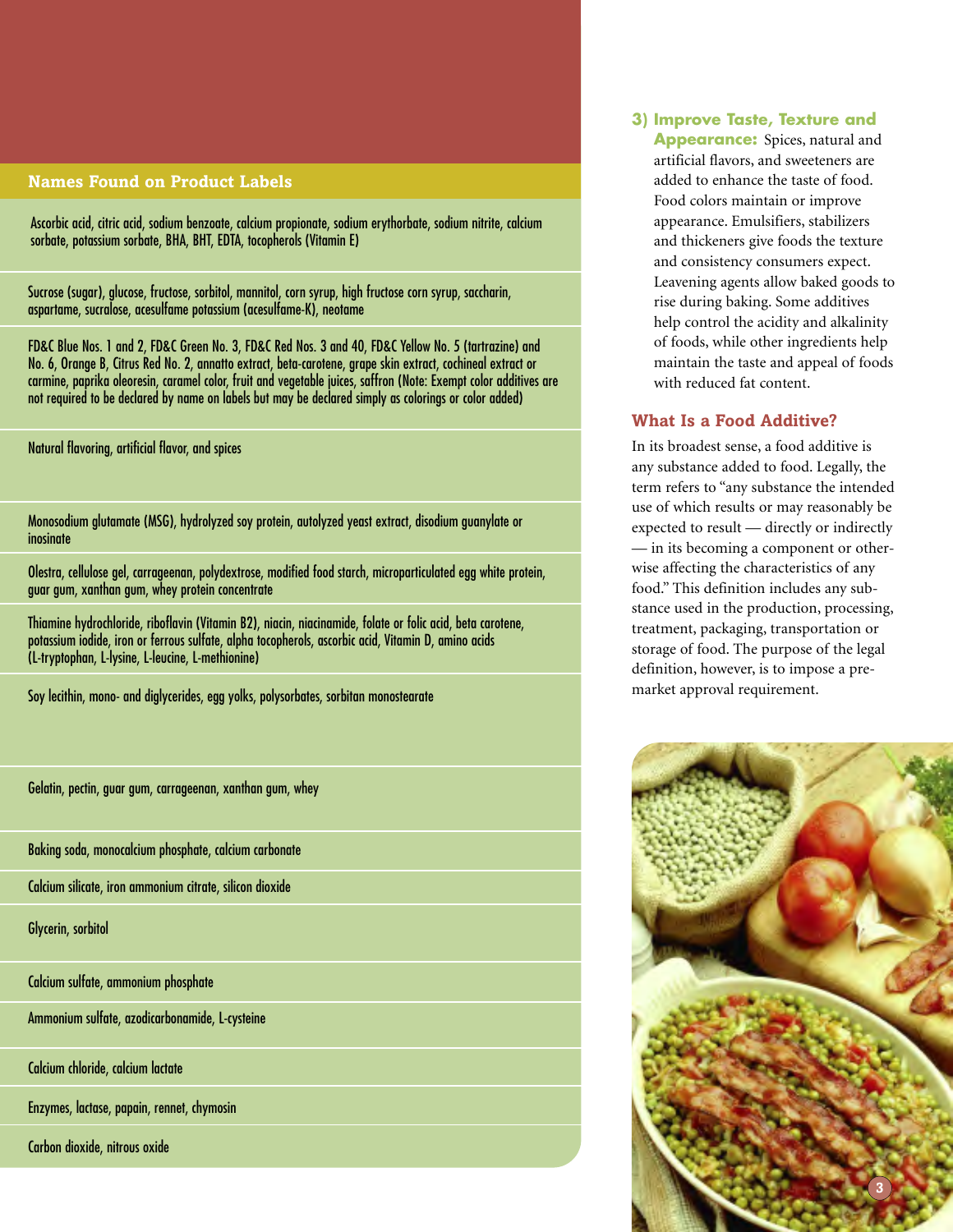

Therefore, this definition excludes ingredients whose use is generally recognized as safe (where government approval is not needed), those ingredients approved for use by FDA or the U.S. Department of Agriculture prior to the food additives provisions of law, and color additives and pesticides where other legal premarket approval requirements apply.

**Direct** food additives are those that are added to a food for a specific purpose in that food. For example, xanthan gum — used in salad dressings, chocolate milk, bakery fillings, puddings and other foods to add texture — is a direct additive. Most direct additives are identified on the ingredient label of foods.

**Indirect** food additives are those that become part of the food in trace amounts due to its packaging, storage or other handling. For instance, minute amounts of packaging substances may find their way into foods during storage. Food packaging manufacturers must prove to

the U.S. Food and Drug Administration (FDA) that all materials coming in contact with food are safe before they are permitted for use in such a manner.

# **What Is a Color Additive?**

A color additive is any dye, pigment or substance which when added or applied to a food, drug or cosmetic, or to the human body, is capable (alone or through reactions with other substances) of imparting color. FDA is responsible for regulating all color additives to ensure that foods containing color additives are safe to eat, contain only approved ingredients and are accurately labeled.

Color additives are used in foods for many reasons: 1) to offset color loss due to exposure to light, air, temperature extremes, moisture and storage conditions; 2) to correct natural variations in color; 3) to enhance colors that occur naturally; and 4) to provide color to colorless and "fun" foods. Without color additives, colas wouldn't

be brown, margarine wouldn't be yellow and mint ice cream wouldn't be green. Color additives are now recognized as an important part of practically all processed foods we eat.

FDA's permitted colors are classified as subject to certification or **exempt from certification**, both of which are subject to rigorous safety standards prior to their approval and listing for use in foods.

- **Certified colors** are synthetically produced (or human made) and used widely because they impart an intense, uniform color, are less expensive, and blend more easily to create a variety of hues. There are nine certified color additives approved for use in the United States (e.g., FD&C Yellow No. 6. See chart for complete list.). Certified food colors generally do not add undesirable flavors to foods.
- Colors that are **exempt from certification** include pigments derived from natural sources such as vegetables, minerals or animals. Nature derived color additives are typically more expensive than certified colors and may add unintended flavors to foods. Examples of exempt colors include annatto extract (yellow), dehydrated beets (bluish-red to brown), caramel (yellow to tan), beta-carotene (yellow to orange) and grape skin extract (red, green).

## **How Are Additives Approved for Use in Foods?**

Today, food and color additives are more strictly studied, regulated and monitored than at any other time in history. FDA has the primary legal responsibility for determining their safe use. To market a new direct food additive or color additive for use in food (or before using an additive already approved for one use in another manner not yet approved), a manufacturer or other sponsor must first petition FDA for its approval. These petitions must provide evidence that the substance is safe for the ways in which it will be used.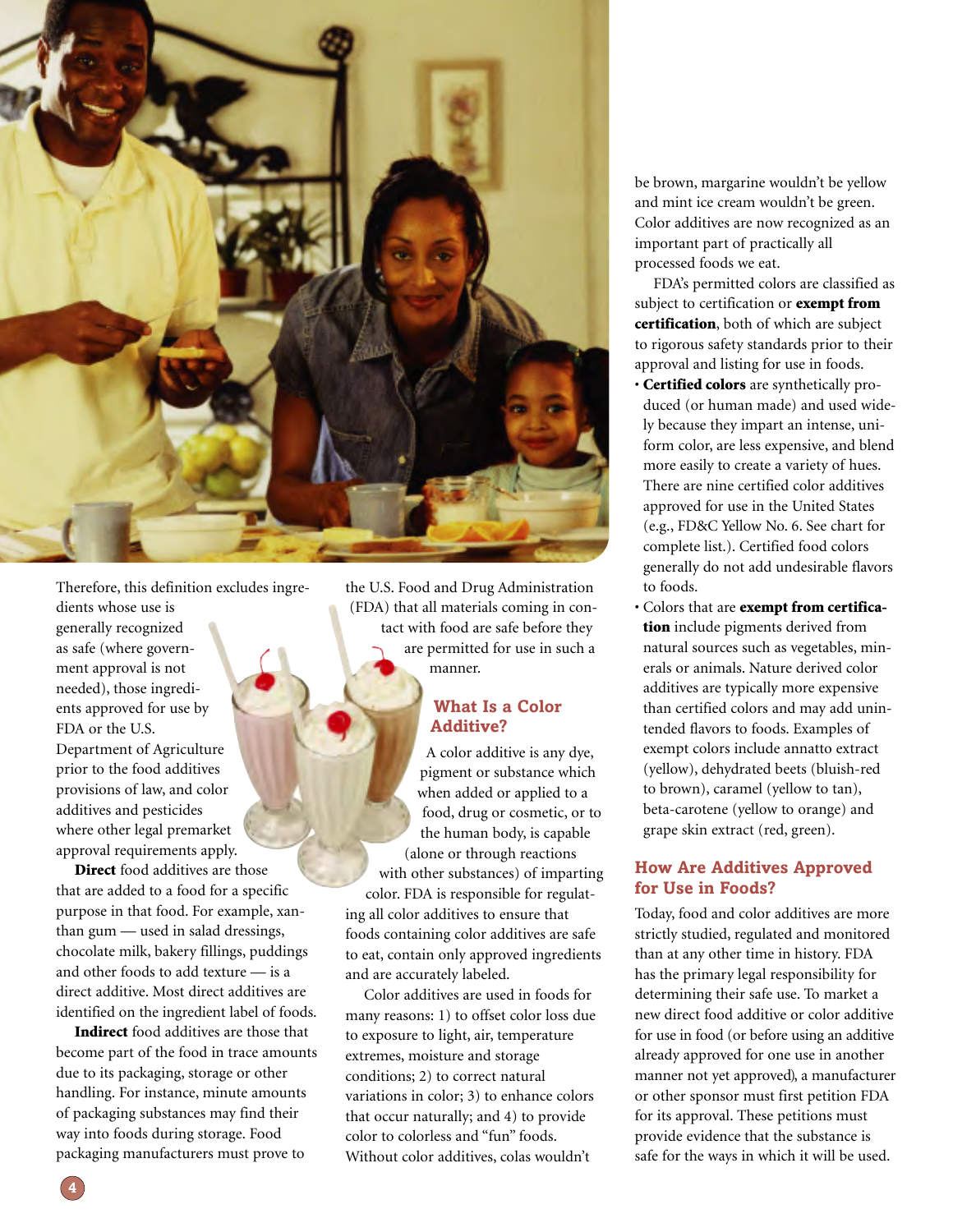As a result of a 1997 statutory change, indirect additives are approved via a premarket notification process requiring the same data as was previously required by petition.

When evaluating the safety of a substance and whether it should be approved, FDA considers: 1) the composition and properties of the substance, 2) the amount that would typically be consumed, 3) immediate and long-term health effects, and 4) various safety factors. The evaluation determines an appropriate level of use that includes a built-in safety margin — a factor that allows for uncertainty about the levels of consumption that are expected to be harmless. In other words, the levels of use that gain approval are much lower than what would be expected to have any adverse effect.

Because of inherent limitations of science, FDA can never be *absolutely* certain of the absence of any risk from the use of any substance. Therefore, FDA must determine — based on the best science available — if there is a *reasonable certainty of no harm* to consumers when an additive is used as proposed.

If an additive is approved, FDA issues regulations that may include the types of foods in which it can be used, the maximum amounts to be used, and how it should be identified on food labels. In 1999, procedures changed so that FDA now consults with USDA during the review process for ingredients that are proposed for use in meat and poultry products. Federal officials then monitor the extent of Americans' consumption of the new additive and results of any new research on its safety to ensure its use



**Under the Food Additives Amendment, two groups of ingredients were exempted from the regulation process.**

**GROUP I — Prior-sanctioned substances —** are substances that FDA or USDA had determined safe for use in food prior to the 1958 amendment. Examples are sodium nitrite and potassium nitrite used to preserve luncheon meats.

**GROUP II — GRAS (generally recognized as safe) ingredients —** are those that are generally recognized by experts as safe, based on their extensive history of use in food before 1958 or based on published scientific evidence. Among the several hundred GRAS substances are salt, sugar, spices, vitamins and monosodium glutamate (MSG). Manufacturers may also request that FDA review the industry's determination of GRAS Status.

continues to be within safe limits.

If new evidence suggests that a product already in use may be unsafe, or if consumption levels have changed enough to require another look, federal authorities may prohibit its use or conduct further studies to determine if the use can still be considered safe.

Regulations known as Good Manufacturing Practices (GMP) limit the amount of food ingredients used in foods to the amount necessary to achieve the desired effect.

#### **Summary**

Food ingredients have been used for many years to preserve, flavor, blend, thicken and color foods, and have played an important role in reducing serious nutritional deficiencies among consumers. These ingredients also help ensure the availability of flavorful, nutritious, safe, convenient, colorful and affordable foods that meet consumer expectations year-round.

Food and color additives are strictly studied, regulated and monitored. Federal regulations require evidence that each substance is safe at its intended level of use before it may be added to foods. Furthermore, all additives are subject to ongoing safety review as scientific understanding and methods of testing continue to improve. Consumers should feel safe about the foods they eat.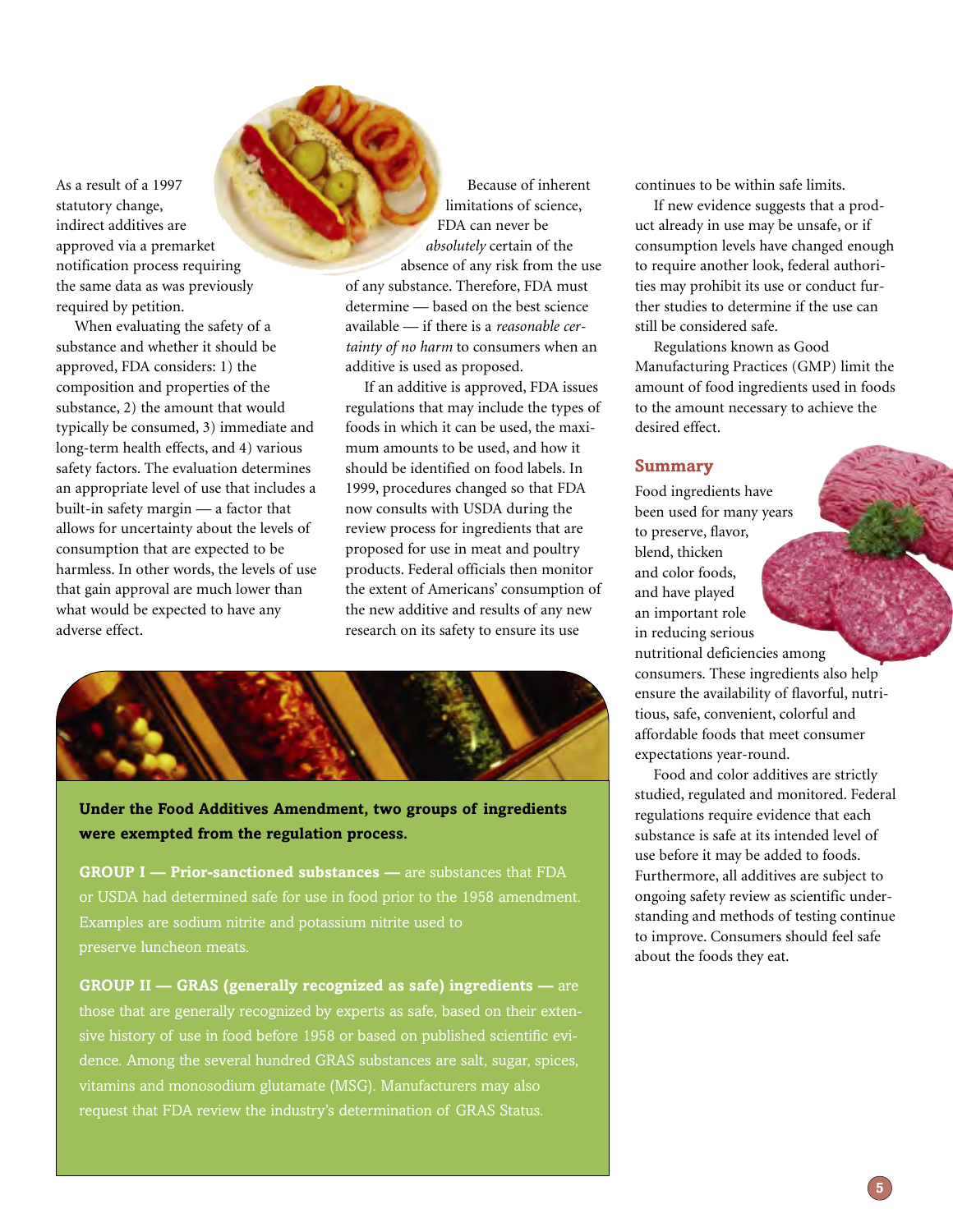# **Questions & Answers Color Additives**

# **QHow are ingredients listed on a product label?**

**&**

**A**Food manufacturers are required to list all ingredients in the food on the label. On a product label, the ingredients are listed in order of predominance, with the ingredients used in the greatest amount first, followed in descending order by those in smaller amounts. The label must list the names of any FDA-certified color additives (e.g., FD&C Blue No. 1 or the abbreviated name, Blue 1). But some ingredients can be listed collectively as "flavors," "spices," "artificial flavoring," or



in the case of color additives exempt from certification (unless otherwise required by regulation), "artificial colors," without naming each one. Declaration of an allergenic ingredi-

ent in a collective or single color, flavor, or spice could be accomplished by simply naming the allergenic ingredient in the ingredient list.

# **Q What are dyes and lakes in color additives?**

**ACertified color** additives are categorized as either dyes or lakes. **Dyes** dissolve in water and are manufac-



tured as powders, granules, liquids or other special-purpose forms. They can be used in beverages, dry mixes, baked goods, confections, dairy products, pet foods and a variety of other products.

**Lakes** are the water insoluble form of the dye. Lakes are more stable than dyes and are ideal for coloring products containing fats and oils or items lacking sufficient moisture to dissolve dyes. Typical uses include coated tablets, cake and donut mixes, hard candies and chewing gums.

# **QDo additives cause childhood hyperactivity?**

**A**Although this hypothesis was popularized in the 1970's, results from studies on this issue either have been inconclusive, inconsistent, or difficult to interpret due to inadequacies in study design. A Consensus Development Panel

of the National Institutes of Health concluded in 1982 that for some children with attention deficit hyperactivity disorder (ADHD) and confirmed food allergy, dietary modification has produced some improvement in behavior. Although the panel said that elimination diets should not be used universally to treat childhood hyperactivity, since there is no scientific evidence to predict which children may benefit, the panel recognized that initiation of a trial of dietary treatment or continuation of a diet in patients whose families and physicians perceive benefits may be warranted. However, a 1997 review published in the *Journal of the American Academy of Child & Adolescent Psychiatry* noted there is minimal evidence of efficacy and extreme difficulty inducing children and adolescents to comply with restricted diets. Thus, dietary treatment should not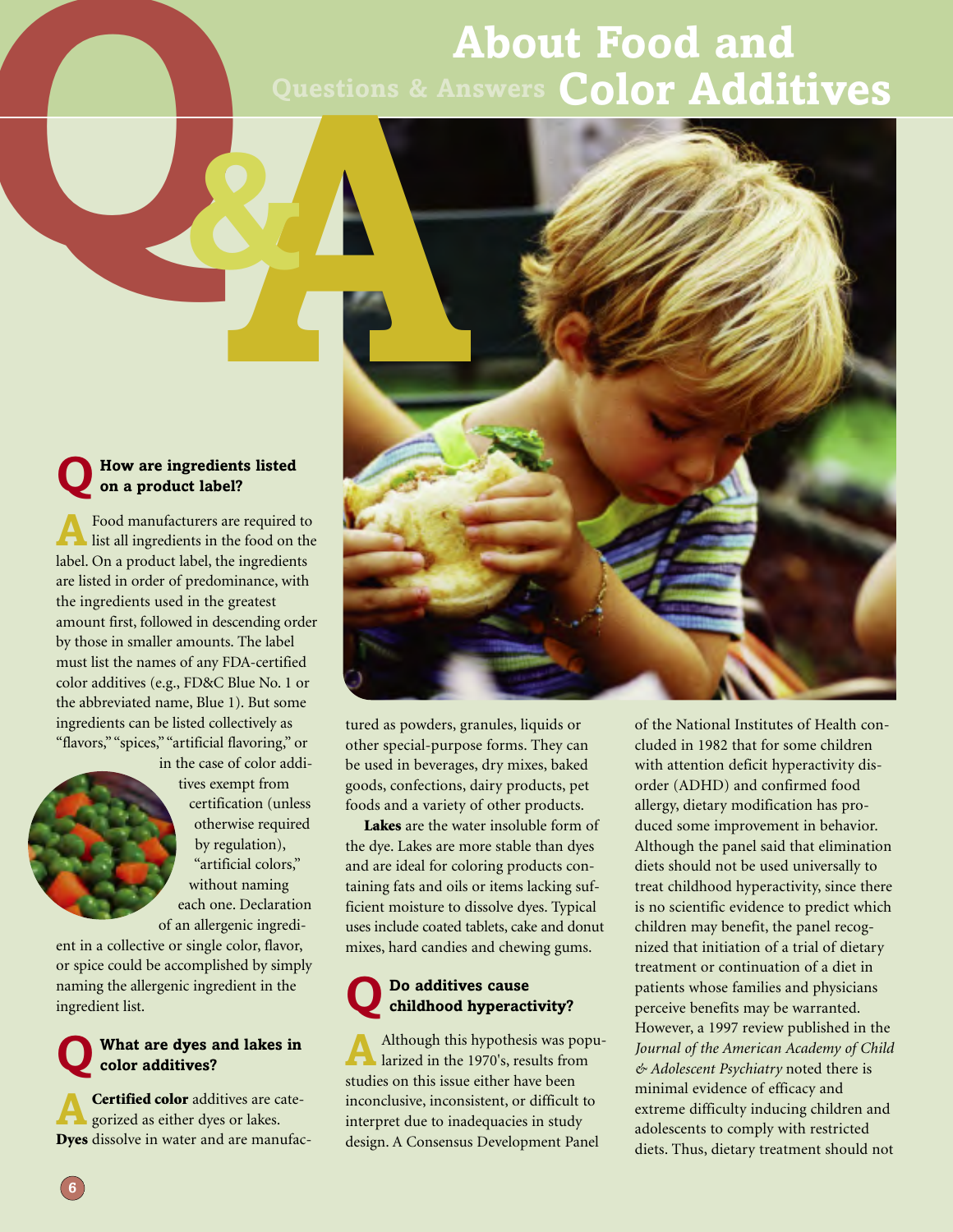be recommended, except possibly with a small number of preschool children who may be sensitive to tartrazine, known commonly as FD&C Yellow No.5 (See question below). In 2007, synthetic certified color additives again came under scrutiny following publication of a study commissioned by the UK Food Standards Agency to investigate whether certain color additives cause hyperactivity in children. Both the FDA and the European Food Safety Authority independently reviewed the results from this study and each has concluded that the study does not substantiate a link between the color additives that were tested and behavioral effects.

# **Q What is the difference between natural and artificial ingredients? Is a naturally produced ingredient safer than an artificially manufactured ingredient?**

**A** Natural ingredients are derived from natural sources (e.g., soybeans and corn provide lecithin to maintain product consistency; beets provide beet powder used as food coloring). Other ingredients are not found in nature and therefore must be synthetically produced as artificial ingredients. Also, some ingredients found in nature can be manufactured artificially and produced more economically, with greater purity and more consistent quality, than their natural counterparts. For example, vitamin C or ascorbic acid may be derived from an orange or produced in a laboratory. Food ingredients are subject to the same strict safety standards regardless of whether they are naturally or artificially derived.

# **QAre certain people sensitive to FD&C Yellow No. 5 in foods?**

**A**FD&C Yellow No. 5, is used to color beverages, dessert powders, candy, ice cream, custards and other foods. FDA's Committee on Hypersensitivity to Food Constituents concluded in 1986 that FD&C Yellow No. 5 might cause hives in fewer than one out of 10,000 people. It also concluded that there was no evidence the color additive in food provokes asthma attacks. The law now requires Yellow No.5 to be identified on the ingredient line. This allows the few who may be sensitive to the color to avoid it.

# **QDo low-calorie sweeteners cause adverse reactions?**

**A** No. Food safety experts generally agree there is no convincing evidence of a cause and effect relationship between these sweeteners and negative

health effects in humans. The FDA has monitored consumer complaints of possible adverse reactions for more than 20 years.

For example, in carefully controlled clinical studies, aspartame has not been shown to cause adverse or allergic reac-

tions. However, persons with a rare hereditary disease known as phenylketonuria (PKU) must control their intake of phenylalanine from all sources, including aspartame. Although aspartame contains only a small amount of phenylalanine, labels of aspartame-containing foods and beverages must include a statement advising phenylketonurics of the presence of phenylalanine.

Individuals who have concerns about possible adverse effects from food additives or other substances should contact their physicians.

# How do they **add vitamins and minerals to fortified cereals?**

**A**Adding nutrients to a cereal can cause taste and color

changes in the product. This is especially true with added minerals. Since no one wants cereal that tastes like a vitamin supplement, a variety of techniques are employed in the fortification process. In general, those nutrients that are heat stable (such as vitamins A and E and various minerals) are incorporated into the cereal itself (they're baked right in). Nutrients that are not stable to heat (such as B-vitamins) are applied directly to the cereal after all heating steps are completed. Each cereal is unique — some can handle more nutrients than others can. This is one reason why fortification levels are different across all cereals.

# **Q What is the role of modern technology in producing food additives?**

**A** Many new techniques are being researched that will allow the production of additives in ways not previously possible. One approach is the use of biotechnology, which can use simple organisms to produce food additives. These additives are the same as food components found in nature. In 1990, FDA approved the first bioengineered enzyme, rennin, which traditionally had been extracted from calves' stomachs for use in making cheese.